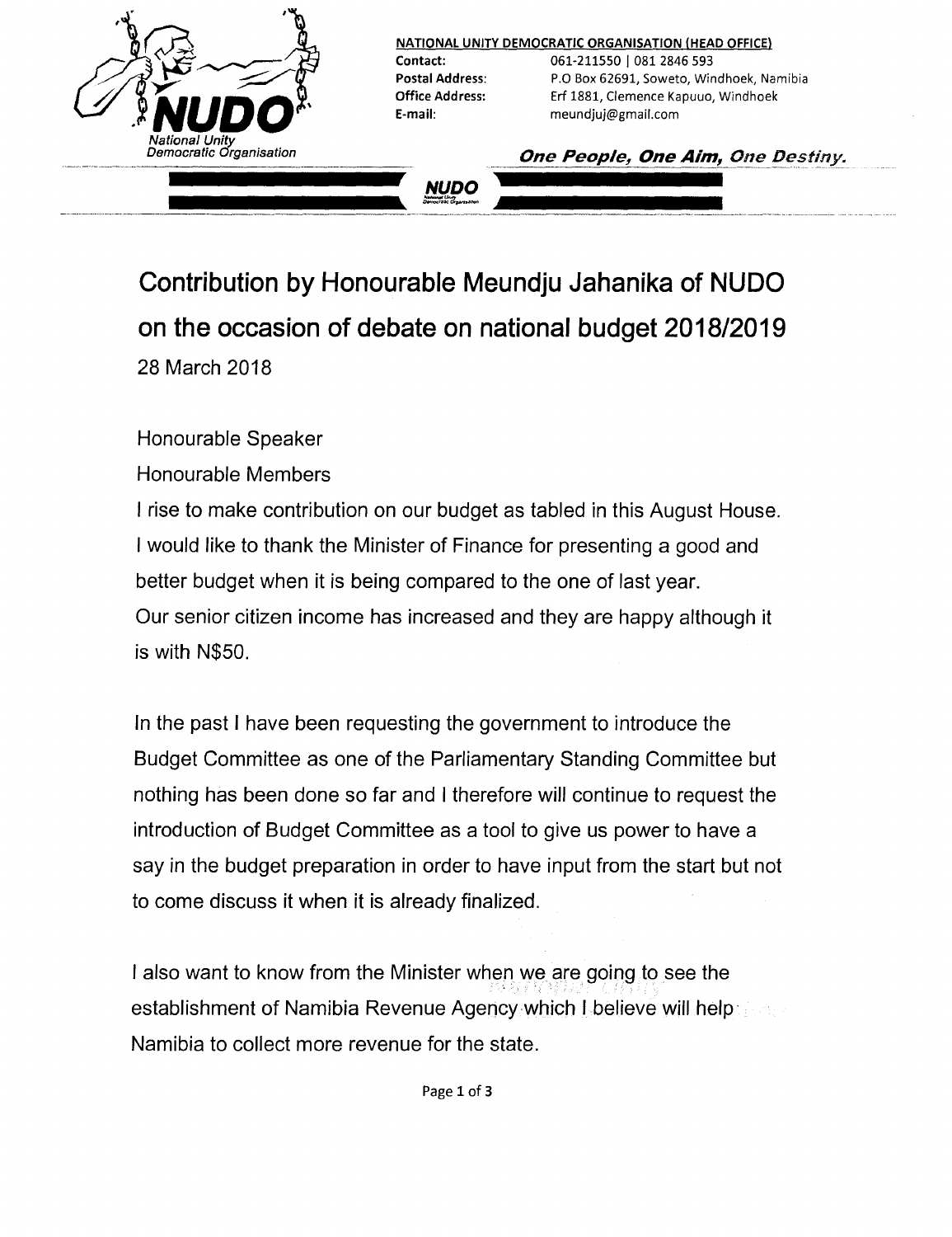#### Honourable Speaker

Honourable Members

The social sectors ministries especially Health and Education have receive more money as usual but I think most of those money used to pay for public servant salaries and benefit and little goes to the service delivery I therefore request the Minister of Finance to increase those ministries budget during *2019/2020* financial year.

## Honourable Speaker

Honourable Members

Our budget should assist black Namibian who are in majority but who does not have economic power for the past 28 years after independence.

A stronger budget should support permanent or long term employment creation, economic growth and structural change and I request the government to come up with programme of radical economic transformation which include land expropriation with fair compensation as a start and if it does not work it should be without compensation anyway our land was taken from us without compensation.

Honourable Speaker

Honourable Members

I think what the budget did not do is that it did not give more money to the Ministry responsible for SME development because SME create jobs and employment opportunities for unemployed young Namibians.

a na matamatika Mareka<br>1980 - Parti dan Katalunan terbang kabupat